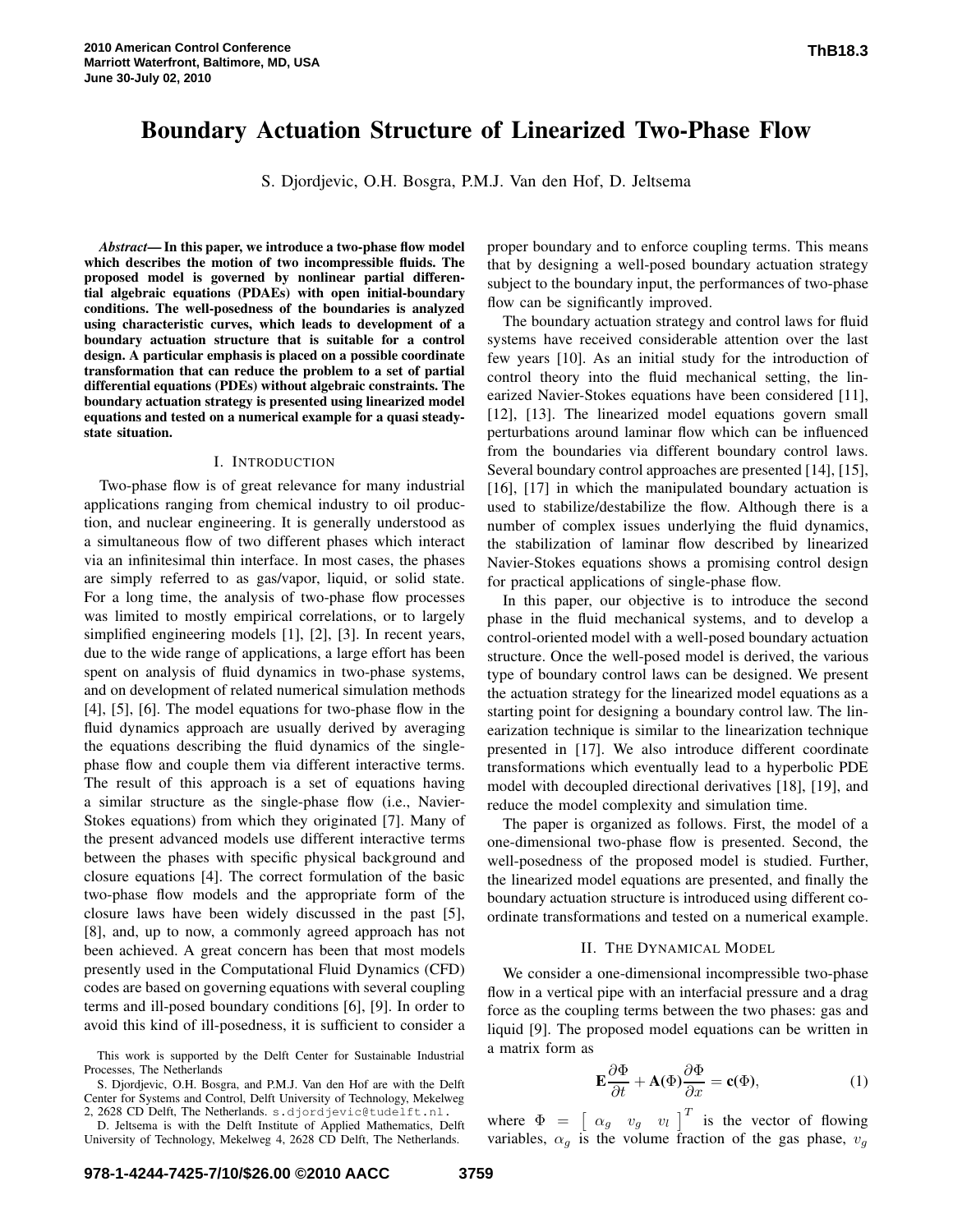is the velocity of the gas phase, and  $v_l$  is the velocity of the liquid phase. The matrices

$$
\mathbf{E} = \begin{bmatrix} 1 & 0 & 0 \\ 0 & \rho_g & -\rho_l \\ 0 & 0 & 0 \end{bmatrix},
$$
 (2)

and

$$
\mathbf{A}(\Phi) = \begin{bmatrix} v_g & \alpha_g & 0 \\ C_p \rho_l (v_g - v_l)^2 & \rho_g v_g & -\rho_l v_l \\ v_g - v_l & \alpha_g & 1 - \alpha_g \end{bmatrix}, \quad (3)
$$

are the system matrices, and

$$
\mathbf{c}(\Phi) = \begin{bmatrix} 0 \\ -(\rho_g - \rho_l)g - (v_g - v_l) \left(\frac{\beta}{\alpha_g} + \frac{\beta}{1 - \alpha_g}\right) \\ 0 \end{bmatrix}, \tag{4}
$$

is the coupling force vector, where  $\rho_g$  is the density of gas phase,  $\rho_l$  is the density of liquid phase,  $C_p$  is the interfacial pressure coefficient, and  $g$  is the gravitational acceleration. Since **E** is a singular matrix, the proposed model for two-phase flow is a partial differential algebraic equations (PDAEs) model. The drag force in **c(**Φ**)** is defined by the following closure equation

$$
\beta = \frac{3C_d}{4d_b}\alpha_g \alpha_l \rho_l |v_g - v_l|,
$$

where  $C_d$  is the drag coefficient and  $d_b$  is the diameter of a single bubble (i.e., particle of a discrete phase). Most of the closure relations in fluid dynamics are of empirical nature or include some heuristic elements which can not be deduced completely from first principles. However, there is a common agreement that the pure transport of the governing system equations of two-phase flow should be of hyperbolic nature with real distinct eigenvalues [9].

The sum of the volume fractions of the gas and liquid phase in an observed volume equals one, i.e.,  $\alpha_q + \alpha_l = 1$ . Thus, the volume fraction of the gas phase can range between  $0 \le \alpha_g \le 1$ . If  $\alpha_g = 0$ , then only the liquid phase is present, and if  $\alpha_g = 1$ , then only the gas phase is present. In these situations, the model equations are in agreement with the equations for the single-phase flow. For the model derivation, we refer to Appendix A.

#### III. WELL-POSEDNESS OF THE MODEL

The nature of the solutions to (1) is basically characterized by a characteristic polynominal of the system matrices (2) and (3). For PDAE models, the characteristic polynomial is of lower order than the order of the system. This means that the eigenvalues corresponding to the algebraic part have infinite many solutions, and the eigenvalues with the finite solutions correspond to the dynamical part. For the model (1), the eigenvalue analysis shows that the system has one infinite eigenvalue and two finite eigenvalues which are solutions of the following characteristic polynomial

$$
det(\lambda \mathbf{E} - \mathbf{A}(\Phi)) = a_1 \lambda^2 + a_2 \lambda + a_3,\tag{5}
$$

with

$$
a_1 = -\alpha_g \rho_l - \rho_g + \rho_g \alpha_g,
$$
  
\n
$$
a_2 = 2 \rho_g v_g - 2 v_g \rho_g \alpha_g + 2 \alpha_g \rho_l v_l,
$$
  
\n
$$
a_3 = -C_p \rho_l (v_g - v_l)^2 \alpha_g^2
$$
  
\n
$$
+ (\rho_g v_g^2 - \rho_l v_l^2 + C_p \rho_l (v_g - v_l)^2) \alpha_g - \rho_g v_g^2.
$$

The discriminant of (5) is defined by

$$
D_c = a_2^2 - 4a_1a_3. \tag{6}
$$

If  $D_c > 0$ , then the system (1) is said to be hyperbolic. The eigenvalues of the hyperbolic equations are real and distinct. If  $D_c = 0$ , the system is parabolic with real repeated eigenvalues. If  $D_c < 0$ , the system is elliptic with complex eigenvalues. Elliptic systems are ill-posed, whereas parabolic and hyperbolic systems are well-posed with a stable and unique solution [8]. For defining a critical point between the possible solutions, we evaluate (6) as

$$
D_c = D \left( 1 - \left( \frac{\rho_l \alpha_g + \alpha_l \rho_g}{\rho_g} \right) C p \right) \tag{7}
$$

where  $D = \alpha_g \rho_g \rho_l (v_g - v_l)^2 (-1 + \alpha_g)$ . Since  $\alpha_g < 1$ , for all values of  $v_g$  and  $v_l$ , then  $D < 0$ . This means that the well-posedness of the model equations strongly depends on the interfacial pressure coefficient  $C_p$ . The critical  $C_p$ , for which the discriminant  $D_c = 0$  and the system is parabolic, can be obtained from the system parameters  $\rho_g$  and  $\rho_l$ , and the volume fraction  $\alpha_q$ 

$$
C_p = \frac{\rho_g}{\alpha_g \rho_l + \rho_g \alpha_l}.
$$

The interfacial pressure coefficient  $C_p$  for an air/water system is reported to be between 0.25 and 0.5 [9]. This assures the hyperbolic region for a wide range of gas fractions. The finite eigenvalues for the proposed model read as

$$
\lambda_1(\Phi) = \frac{\alpha_g \rho_l v_l + \alpha_l \rho_g v_g}{\alpha_g \rho_l + \alpha_l \rho_g} + \sqrt{D_c},\tag{8}
$$

$$
\lambda_2(\Phi) = \frac{\alpha_g \rho_l v_l + \alpha_l \rho_g v_g}{\alpha_g \rho_l + \alpha_l \rho_g} - \sqrt{D_c},\tag{9}
$$

which are the characteristic velocities of the gas/liquid system.

# IV. LINEARIZED MODEL

This section gives a short overview of the linearization of the model equations which are used for developing a wellposed actuation structure of the two-phase flow model. The same linearization technique is also used for deriving the linearized Navier-Stokes equations in [17].

Suppose that  $\overline{\Phi}$  is a steady-state solution of (1) and  $\Phi'$  is a small perturbation around it, then the flow variable  $\Phi$  can be written as

$$
\Phi = \overline{\Phi} + \Phi',\tag{10}
$$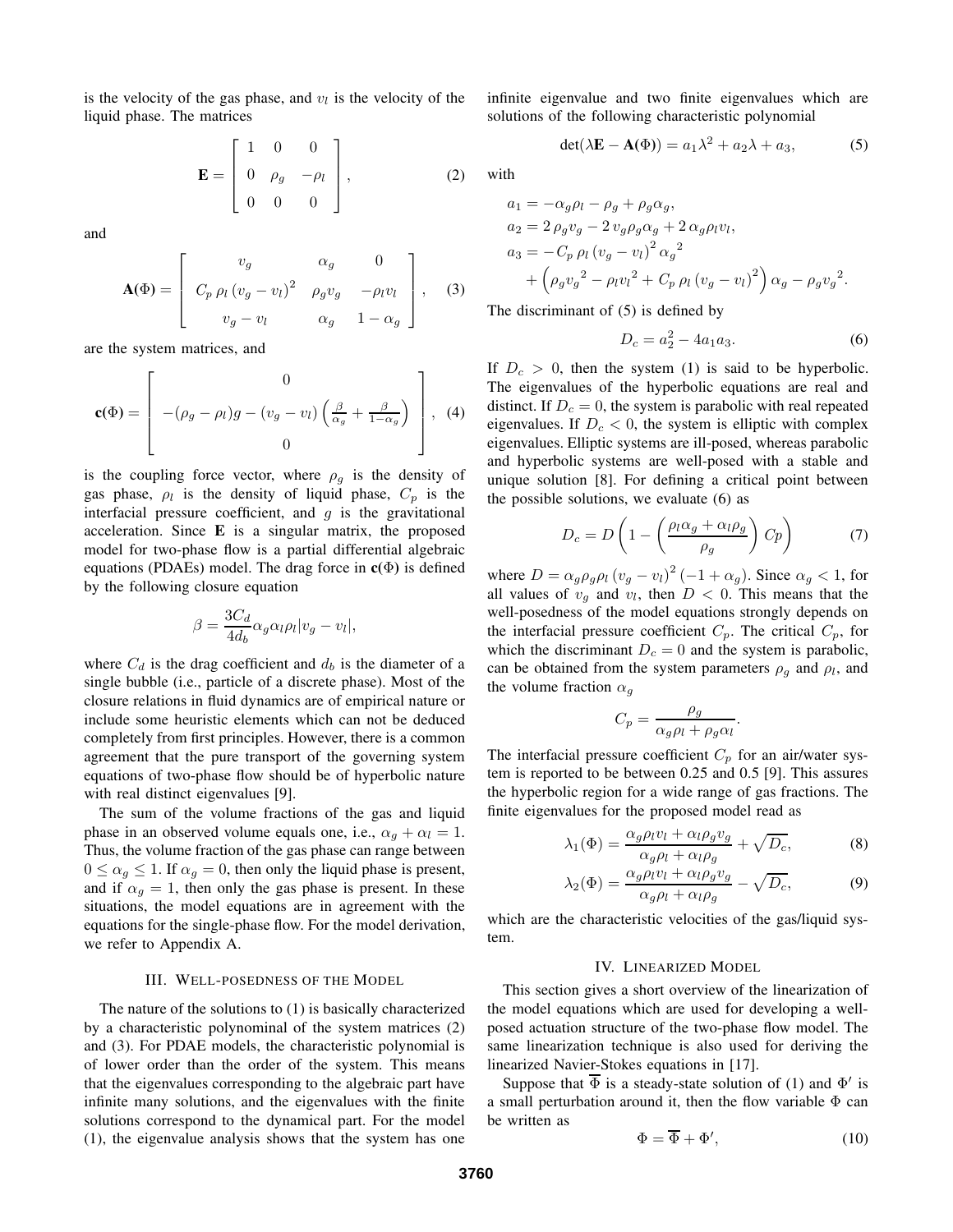and linearized system is given as (details of the derivation can be found in Appendix B)

$$
\mathbf{E}\frac{\partial\Phi'}{\partial t} + \mathbf{A}(\overline{\Phi})\frac{\partial\Phi'}{\partial x} + \mathbf{A}(\Phi')\frac{\partial\overline{\Phi}}{\partial x} = \mathbf{F}\Phi',\tag{11}
$$

with

$$
\mathbf{A}(\overline{\Phi}) = \begin{bmatrix} \overline{v_g} & \overline{\alpha_g} & 0 \\ C_p \rho_l (\overline{v_g} - \overline{v_l})^2 & \rho_g \overline{v_g} & -\rho_l \overline{v_l} \\ \overline{v_g} - \overline{v_l} & \overline{\alpha_g} & 1 - \overline{\alpha_g} \end{bmatrix},
$$

$$
\mathbf{A}(\Phi') = \begin{bmatrix} v_g' & \alpha_g' & 0 \\ 2C_p \rho_l (\overline{v_g} - \overline{v_l}) (v_g' - v_l') & \rho_g v_g' & -\rho_l v_l' \\ v_g' - v_l' & \alpha_g' & -\alpha_g' \end{bmatrix}
$$

and

$$
\mathbf{c}(\Phi') = \left[ 2\frac{3}{4} \frac{C_d}{d_b} \rho_l \left( \overline{v_g} - \overline{v_l} \right) \left( v_g' - v_l' \right) \right].
$$

Equation (11) represents the linearized model where the steady-state solution can vary with respect to space according to  $\frac{\partial \Phi}{\partial x}$  $\frac{\partial \mathbf{r}}{\partial x}$ . If there is no variation with respect to space, i.e.,  $\Phi$  = const, the linearized model reduces to

$$
\mathbf{E}\frac{\partial\Phi'}{\partial t} + \mathbf{A}(\overline{\Phi})\frac{\partial\Phi'}{\partial x} = \mathbf{F}\Phi'.
$$
 (12)

# *A. Operational Regimes*

In general, a steady-state solution is obtained by setting time derivatives of  $\Phi$  to zero. For the proposed model, the steady-state solution can be obtained from

$$
\mathbf{A}(\Phi)\frac{\partial\Phi}{\partial x} = \mathbf{c}(\Phi)
$$

for the heterogeneous steady-state regime where the solutions can vary with respect to space. For the homogeneous regime, the gas distribution is a constant value, and the steady-state solution can be obtained from  $\mathbf{c}(\Phi) = 0$ . We refer to this situation as a quasi steady-state solution. If we compare this result with (17) and (18) (see Appendix A), we can recover the pressure in the steadiness as

$$
\frac{dp}{dx} = -(\alpha_g \rho_g + \alpha_l \rho_l)g.
$$

As can be expected, the pressure in the homogeneous steadiness is equal to hydrostatic pressure which gives a physical interpretation of the quasi steady-state solution. This means that in the homogeneous steadiness the gravity and the drag force are in balance. In order to predict the velocities in the quasi steady-state, we introduce a slip velocity  $v<sub>s</sub>$  as a difference between the velocity of the gas phase and the velocity of the liquid phase [9]

$$
v_s = v_g - v_l = \sqrt{\frac{4}{3} \frac{(\rho_l - \rho_g) g d_b}{C_d \rho_l}}
$$



Fig. 1. Operational regimes: counter-current flow (left) and co-current flow (right).

Due to the compensating volumetric fluxes across an observed volume  $\alpha_g v_g + \alpha_l v_l = 0$ , the velocities in the homogeneous steady-state equal  $v_g = \alpha_l v_s$  and  $v_l = -\alpha_g v_s$ . Depending on the flow direction, the liquid velocity can have a positive or a negative sign, which leads to different flow regimes. Fig. 1 illustrates two extreme regimes: countercurrent and co-current regime in a vertical column divided on a few macroscopic observation volumes. In principle, for a real flow, there is a certain amount of fluids moving downwards and certain amount that moves upwards. This circulation phenomena for the one-dimensional flow is a sum of the upwards and downwards flow. Which flow is dominant depends on the gas and liquid injection and boundary actuation. In the following section, we describe the use of these equations for a control purpose.

#### *B. Boundary Actuation*

The behavior of hyperbolic-like equations is usually described as a wave propagation with the speed defined by characteristic velocity. The fundamental idea associated with the wave propagation is the notion of characteristic curves in the space-time domain along which these waves propagate. Using the linearized model (12), we can set

$$
\mathbf{E}\frac{d\Phi'}{dt} = \mathbf{c}(\Phi') \quad \text{along the curves of} \qquad \mathbf{E}\frac{dx}{dt} = \mathbf{A}(\overline{\Phi}).
$$

The physical interpretation of the characteristic curves analysis is rather straightforward. The wave speeds of the propagation correspond to the characteristic velocities  $\lambda_1(\overline{\Phi})$ and  $\lambda_2(\overline{\Phi})$ , and carry the gas fraction of phases injected at the boundaries. When we inject the gas/liquid phase at inlet/outlet, the phases will propagate upwards or downwards according to the sign of  $\lambda_1(\overline{\Phi})$  and  $\lambda_2(\overline{\Phi})$ . If we have  $0 < \lambda_1(\overline{\Phi}) < \lambda_2(\overline{\Phi})$ , then both characteristic families of curves propagate as  $\xi_1 = x - \lambda_1(\overline{\Phi})t$  and  $\xi_2 = x - \lambda_2(\overline{\Phi})t$ in  $(x, t)$  plane [18], [19]. This means that the boundary

.

,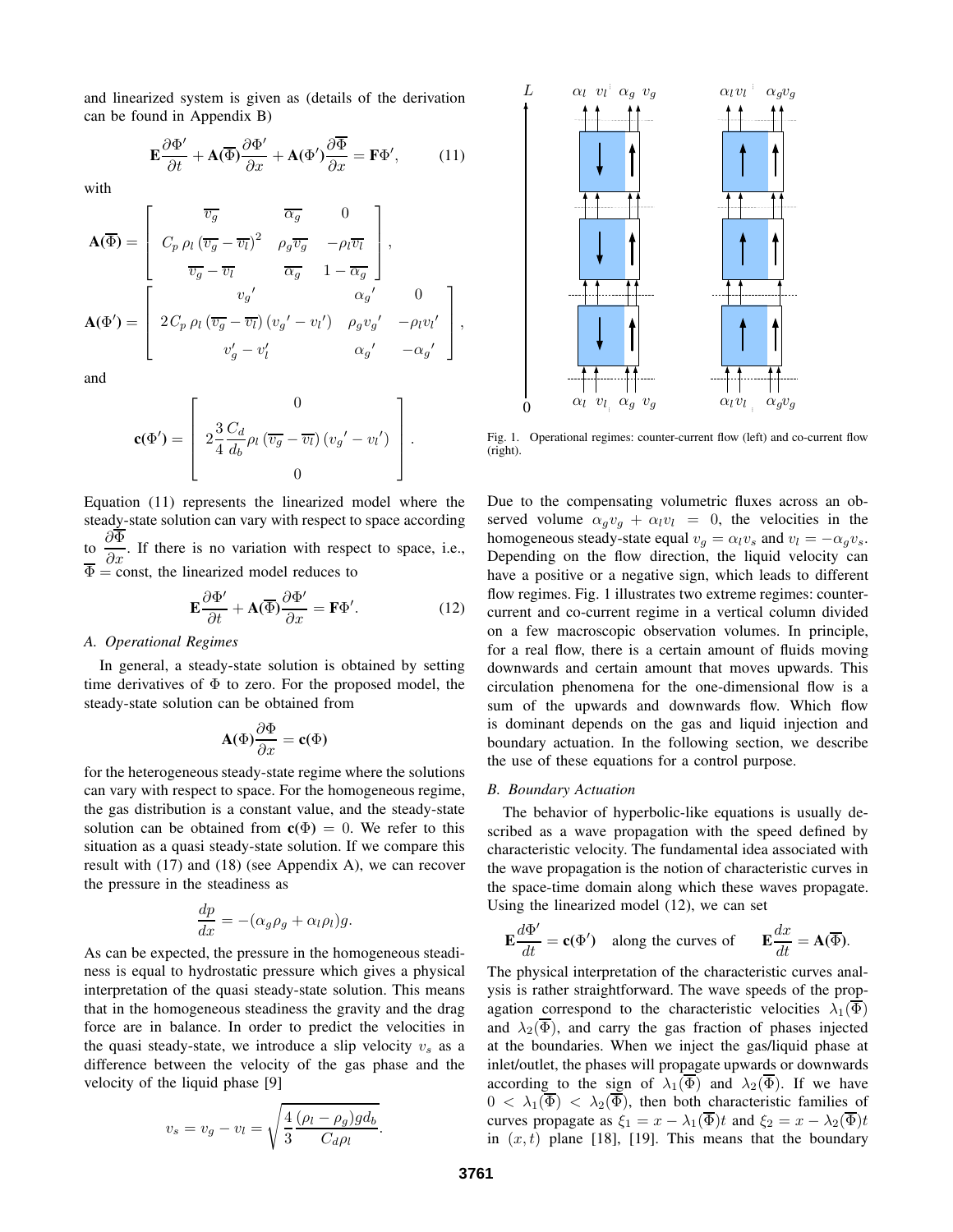conditions must be specified at  $\Phi'(t, 0)$ . However, if the eigenvalues are negative, the characteristic curves are defined as  $\xi_1 = x_1 + \lambda_1(\overline{\Phi})t$  and  $\xi_2 = x_2 + \lambda_2(\overline{\Phi})t$ , and the boundary conditions must be defined at  $\Phi'(t,L)$ . It is rather common to have positive and negative eigenvalues, where for the positive eigenvalues the boundary conditions have to be specified at  $\Phi'(t,0)$ , whereas for the negative eigenvalues the boundary conditions should be specified at  $\Phi'(t,L)$ . As can be seen, the directional derivatives correspond to the eigenvalues of  $(A(\overline{\Phi}), E)$  along the characteristic curves defined by two ordinary differential equations

$$
\frac{d\xi_1}{dt} = \lambda_1(\overline{\Phi}), \text{ and } \frac{d\xi_2}{dt} = \lambda_2(\overline{\Phi}).
$$

Since we deal with a PDAE model, i.e., a descriptor system along the characteristic curves, we introduce similarity transformation that eliminates the algebraic part of the model equations and decouple the wave velocities.

# *C. Coordinate Transformations*

We use a standard coordinate transformation to rewrite the original linearized PDAE (12) as a linear PDE problem that involves only the dynamical part of the system. The system matrix **E** is diagonalized, so that in the new coordinates the linearized model can be reduced for the algebraic equation

$$
\mathbf{E}^D = \mathbf{E} \mathbf{T} = \begin{bmatrix} 1 & 0 & 0 \\ 0 & 1 & 0 \\ 0 & 0 & 0 \end{bmatrix}, \quad \mathbf{T} = \begin{bmatrix} 1 & 0 & 0 \\ 0 & \rho_g^{-1} & \rho_l \\ 0 & 0 & \rho_g \end{bmatrix}.
$$

With **T** being the coordinate transformation matrix, we can transform the state  $\Phi'$  into  $\Psi'$ 

$$
\Psi' = \left[ \begin{array}{c} \alpha'_g \\ \rho_g v'_g - \rho_l v'_l \\ \frac{v'_l}{\rho_g} \end{array} \right],
$$

where  $\Phi' = T\Psi'$ . This transformation allows the elimination of the algebraic part of PDAE in (12) which leads to a set of PDEs.In order to demonstrate the ability of the boundary actuation in enforcing well-posedness of the problem statement, simulations are carried out using a spatially uniformed steady-state solution (i.e., quasi steady-state regime) as an equilibrium point for the linearization. The algebraic equation in the new coordinates corresponds to  $\frac{\partial \Psi}{\partial \nu}$  $\frac{\partial \mathbf{f}}{\partial t} = 0$ according to the matrix  $E^D$ , and the model in the new coordinates can be written as

$$
\mathbf{ET}\frac{\partial\Psi'}{\partial t} + \mathbf{A}(\overline{\Psi})\mathbf{T}\frac{\partial\Psi'}{\partial x} = \mathbf{FT}\Psi'.\tag{13}
$$

After the elimination of the algebraic equation, the directional derivatives of the resulting set of PDEs can be further decoupled by diagonalizing  $\mathbf{A}(\Psi)T$  in (13)

$$
\frac{\partial}{\partial t} \begin{bmatrix} W_1' \\ W_2' \end{bmatrix} + \begin{bmatrix} \lambda_1 & 0 \\ 0 & \lambda_2 \end{bmatrix} \frac{\partial}{\partial x} \begin{bmatrix} W_1' \\ W_2' \end{bmatrix}
$$
\n
$$
= \begin{bmatrix} c_{11} & c_{12} \\ c_{21} & c_{22} \end{bmatrix} \begin{bmatrix} W_1' \\ W_2' \end{bmatrix}.
$$
\n(14)

Equation (14) describes a linearized system of PDEs with decoupled wave propagation. The two solutions  $W_1'(t, x)$ and  $W'_2(t, x)$  are constant along the characteristic lines  $\lambda_1$ and  $\lambda_2$ . Now, the boundary actuation strategy can be fully determined by the sign of the eigenvalues. The top boundary actuation  $W'(t,L)$  of the linearized model is required for  $\lambda$  < 0, whereas the bottom boundary actuation  $\dot{W}'(t,0)$  is required for  $\lambda > 0$ . The equations are coupled according to the right-hand side of (14). The following numerical example shows the proposed boundary actuation strategy and stability analysis of the linearized system equations.

#### V. NUMERICAL EXAMPLE

In this section, we consider a numerical example for the linearized model equations around the previously described quasi steady-state solution. The fluid properties and the parameter values are given in Table I. The flow variables in the quasi steady-state are obtained from the constant gas distribution in the entire space divided into  $N = 10$  observed volumes. For the constant gas fraction  $\overline{\alpha_g} = 0.1$ , the slip velocity is  $v_s = 0.17$ , the gas velocity is  $\overline{v_g} = 0.155$ , and the liquid velocity  $\overline{v_l} = -0.017$ . According to the sign of the steady velocities, the phases move in the opposite direction (see Fig.1 counter-current flow).

TABLE I FLUID PROPERTIES AND SYSTEM PARAMETERS.

| Symbol   | Value | Unit                                    |
|----------|-------|-----------------------------------------|
| $\rho_g$ |       | $\left[\mathrm{kg}/\mathrm{m}^3\right]$ |
| $\rho_l$ | 1000  | [ $\text{kg/m}^3$                       |
|          | 0.440 |                                         |
| $d_h$    | 0.001 | [m]                                     |
|          | 1/4   |                                         |
|          | 9.81  | ſm.                                     |

For the given quasi steady-state situation, the eigenvalues are  $\lambda_1 = 0.0954$ , and  $\lambda_2 = -0.064$ . According to (14) and the boundary actuation strategy for the given system, the boundary condition for  $\lambda_1$  has to be defined at the inlet, i.e.,  $W'_1(t,0)$ , and the boundary condition for  $\lambda_2$  has to be defined at the outlet, i.e.,  $W_2'(t,L)$ . Fig. 2 and Fig. 3 illustrate the wave propagation of the characteristic solutions from the boundaries without force term, i.e., right-hand side of (14) equals zero. The simulation results clearly show the wave propagations and the stability of the solution  $W_1'(t, x)$ and  $W'_2(t, x)$ , respectively. For the given boundary structure, the linearized system without force term is stable viewed as perturbations around the operating point. Fig. 2 and Fig. 3 show typical behavior of open conservative systems, i.e., first order hyperbolic systems.

On the other hand, Fig. 4 and Fig. 5 show the effect of the force term on the wave propagation as it is given in (14). For the wave that propagates from bottom to top, the effect of drag force is observed mostly at the top boundary caused by  $c_{11}W'_1$  and  $c_{12}W'_2$  with minor oscillation with respect to space (Fig. 4). The drag force has much stronger effect on the wave that propagates from the top. The deviations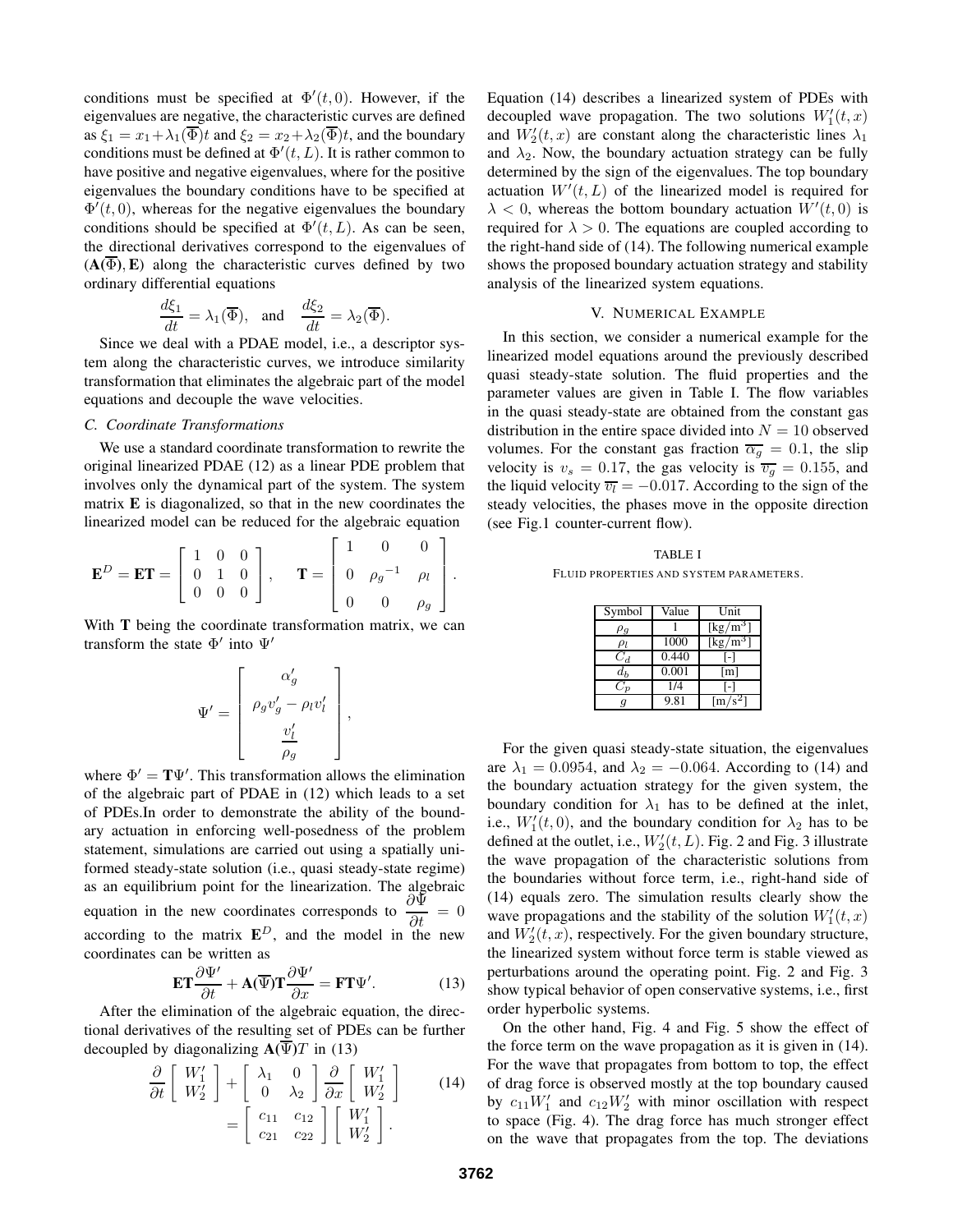

Fig. 2. Wave propagation of  $W_1'(t, x)$  with speed  $\lambda_1$  without forcing term  $c_{11}W'_1 + c_{12}W'_2$ .



Fig. 3. Wave propagation of  $W_2'(t, x)$  with speed  $\lambda_2$  without forcing term  $c_{21}W'_1+c_{22}W'_2$ .

from the quasi-steady state occur as negative values in the defined solution domain. The sign of the eigenvalues and the coupling terms plays an important role in the stability analysis. Since  $c_{12} > c_{11} > 0$  and  $c_{11} = -c_{21}$  whereas  $c_{12} = -c_{22}$ , the stability of the wave which propagates with velocity  $\lambda_2$  is largely influenced by  $c_{22}$ . This explains the oscillations in the solution  $W'_2$ , as presented in Fig. 5. Although the system is stable, the wave velocities are rather influenced by the force coefficients  $c_{11}$ ,  $c_{12}$ ,  $c_{21}$ , and  $c_{22}$ . This means that by introducing more coupling terms on the right-hand side in (14) or by increasing the magnitude of the coefficients, the system will become unstable.

# VI. CONCLUSIONS AND FUTURE WORKS

This paper introduces a linearized two-phase flow model and a structural analysis of the boundary actuation. The actuation strategy is based on decoupling the wave propagation of the linearized model using a coordinate transformation. The main contribution of this paper is to present a control-oriented model of two-phase flow with a well-posed boundary control strategy that reduces the computational complexity and enables the application of the advanced controllers. It is important to point out that, at the moment, the area of control of hydrodynamics of two-phase and multiphase flow is still an open control question, mainly due to the complex mathematical models behind the CFD codes.



Fig. 4. Wave propagation of  $W_1'(t, x)$  with speed  $\lambda_1$  forced by  $c_{11}W_1' + c_2W_2'$  $c_{12}W_{2}'$ .



Fig. 5. Wave propagation of  $W_2'(t, x)$  with speed  $\lambda_2$  forced by  $c_{21}W_1' + c_2W_2'$  $c_{22}W_2'$ .

# **REFERENCES**

- [1] K.B. Bischoff and O. Levenspiel, Fluid dispersion-generalization and comparison of mathematical models. I. Generalization of models, *Chemical Engineering Science*, vol. 17,1962, pp 245–255
- [2] S. Degaleesanm, S. Roy, S. B. Kumar and M. P. Duduković, Liquid mixing based on convection and turbulent dispersion in bubble columns, *Chemical Engineering Science*, vol. 51, 1996, pp 1967–1976
- [3] S. Degaleesan, M.P. Dudukovic, B.A. Toseland and B.L. Bhatt , A Two-Compartment Convective-Diffusion Model for Slurry Bubble Column Reactors, *Industrial and Engineering Chemistry Research*, vol. 36, 1997, pp 4670–4680
- [4] J. Joshi, Computational flow modelling and design of bubble column reactors *Chemical Engineering Science*, vol. 56, 2001, pp 5893-5933
- [5] M. Ishii and T. Hibiki, *Thermo-fluid dynamics of two-phase flow*, Springer, 2006
- [6] H. Stadtke *Gasdynamic Aspects of Two-phase Flow : Hyperbolicity, Wave Propagation Phenomena, and Related Numerical Methods*, Wiley-VCH, 2006
- [7] D.A. Drew, Mathematical modeling of two-phase flow, *Annual review of fluid mechanics*, vol. 15, 1983, pp 261–291
- [8] V. Ransom and D. Hicks, Hyperbolic two-pressure models for twophase flow *Journal of Computational Physics*, vol. 53, 1984, pp 124- 151
- [9] J. Park, D. Drew and R. Lahey, Jr, The analysis of void wave propagation in adiabatic monodispersed bubbly two-phase flows using an ensemble-averaged two-fluid model, *International Journal of Multiphase Flow*, 1999, pp 1205-1244
- [10] T.R. Bewley, Flow control: new challenges for a new Renaissance, *Progress in Aerospace Sciences*, vol. 37, 2001, pp 21-58
- [11] S.S. Joshi, J.L. Speyer and J. Kim, A systems theory approach to the feedback stabilization of infinitesimal and finite-amplitude disturbances in plane Poiseuille flow, *Journal of Fluid Mechanics*, vol. 332, 1997, pp 157-184.